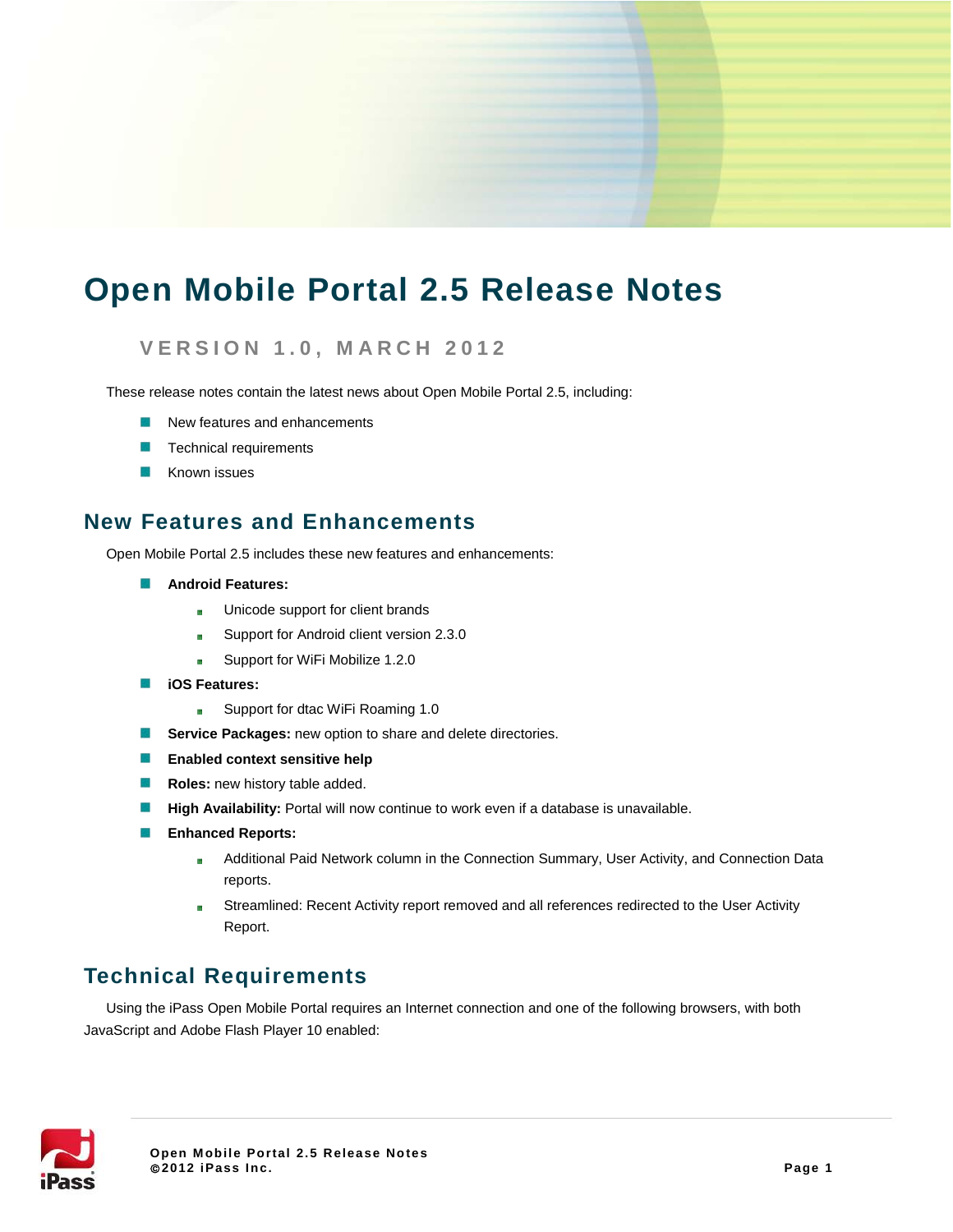- **Internet Explorer version 8 or later.**
- **Mozilla Firefox version 3.5 or later.**

## **Resolved Issue**

The following issue has been resolved for this release of the Open Mobile Portal:

| <b>Issue ID</b> | <b>Description</b>                                                                                                                                                                                                                                                                                                             |
|-----------------|--------------------------------------------------------------------------------------------------------------------------------------------------------------------------------------------------------------------------------------------------------------------------------------------------------------------------------|
| 115548          | When you delete a published version of a profile (2.000 or 3.000 for example), you no longer have to republish the<br>profile to production for the profile update to work.                                                                                                                                                    |
| 115262          | If device notification is enabled for a Windows 2.x brand and the message is not custom and localized in Japanese,<br>there is now a default Japanese message.                                                                                                                                                                 |
| 113755          | After creating a brand as part of a service package, and deleting the platforms to which that brand was assigned,<br>and then attempting to create a new brand with the same name as an old one, the Portal will report that the brand<br>name is already in use even if the brand is no longer visible in the list of brands. |

# **Known Issues**

The following issues are known for this release of the Open Mobile Portal:

| <b>Issue ID</b> | <b>Description</b>                                                                                                                                                                                                                                                                                                                                                                                                                       |
|-----------------|------------------------------------------------------------------------------------------------------------------------------------------------------------------------------------------------------------------------------------------------------------------------------------------------------------------------------------------------------------------------------------------------------------------------------------------|
| 115672          | When you remove access to create certain software versions in a service package, child accounts with brands<br>created for that software version will see those brands as inactive, and they will always be viewed as Windows 1.x<br>brands.                                                                                                                                                                                             |
| 115379          | In Manage Brands, for Windows clients 2.x, the installer preview will not match the actual installer image.                                                                                                                                                                                                                                                                                                                              |
| 115561          | It is possible for a child company to create a custom directory with the same name as the parent company (so that<br>two custom directories share the same name with no indication of which company created the directory).                                                                                                                                                                                                              |
| 115290          | Wifi Mobilize 1.1.0 brands are shown for Open Mobile 2.2.0 for Android profiles.                                                                                                                                                                                                                                                                                                                                                         |
| 115274          | If the same image file is used for the Provider logo in a Service Package and the logo for a client brand that is applied<br>to a profile using that Service Package, the profile cannot be published. Make sure you use unique names for the<br>Provider Logo image file and any image file you use in client branding.                                                                                                                 |
| 115261          | When configuring the domain for a profile account, you will get an error if you select Use the following Domain and<br>enter a registered domain in the unregistered domain list then click Save.                                                                                                                                                                                                                                        |
| 114393          | For Android 2.2 profiles, the iPass default brand is erroneously shown in the Brands page when a profile is migrated<br>from Android 2.1 to Android 2.2.                                                                                                                                                                                                                                                                                 |
| 114339          | Brand sharing allows a brand to be shared with a child customer, even though the service package has not been<br>assigned to the child company.                                                                                                                                                                                                                                                                                          |
| 114282          | The font will appear very large in the emailed Trial and Pilot agreements.                                                                                                                                                                                                                                                                                                                                                               |
| 114040          | Accounts can be saved without entering an authentication format. If so, then the client will try to authenticate with<br>an empty format (and fail).                                                                                                                                                                                                                                                                                     |
| 113766          | The first service package published by a partner admin becomes the default package, without giving any warning.                                                                                                                                                                                                                                                                                                                          |
| 113213          | In Windows 1.4.x clients, the same message is configured for all required endpoint applications. If this client is<br>migrated to Windows 2.x, this message will be used as the default for all required applications. This can result in a<br>confusing user experience as the same message is displayed multiple times. When migrating from 1.4.x clients, make<br>sure to configure different messages for each required application. |